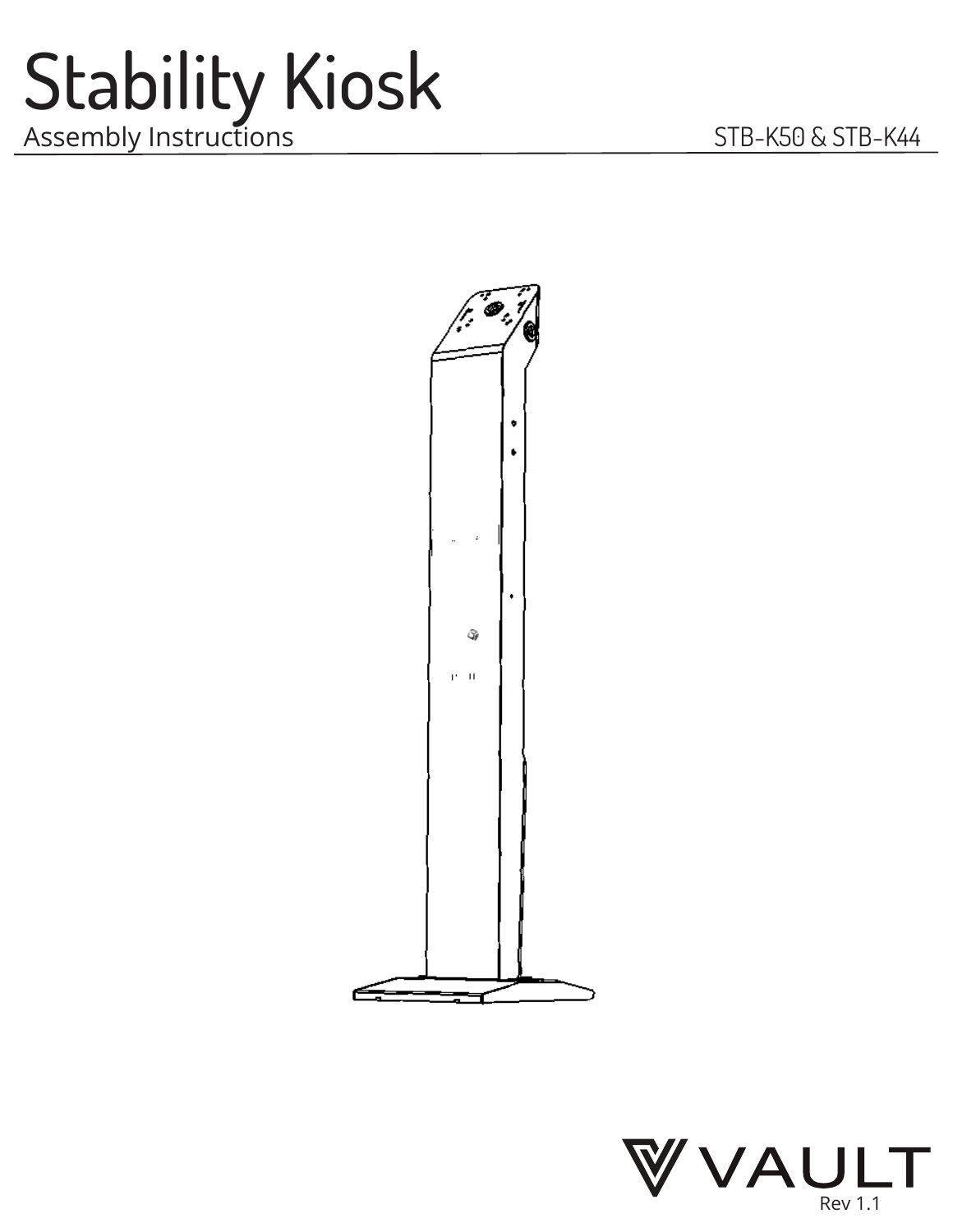#### Parts Included



Rubber Feet (Pre-installed) i

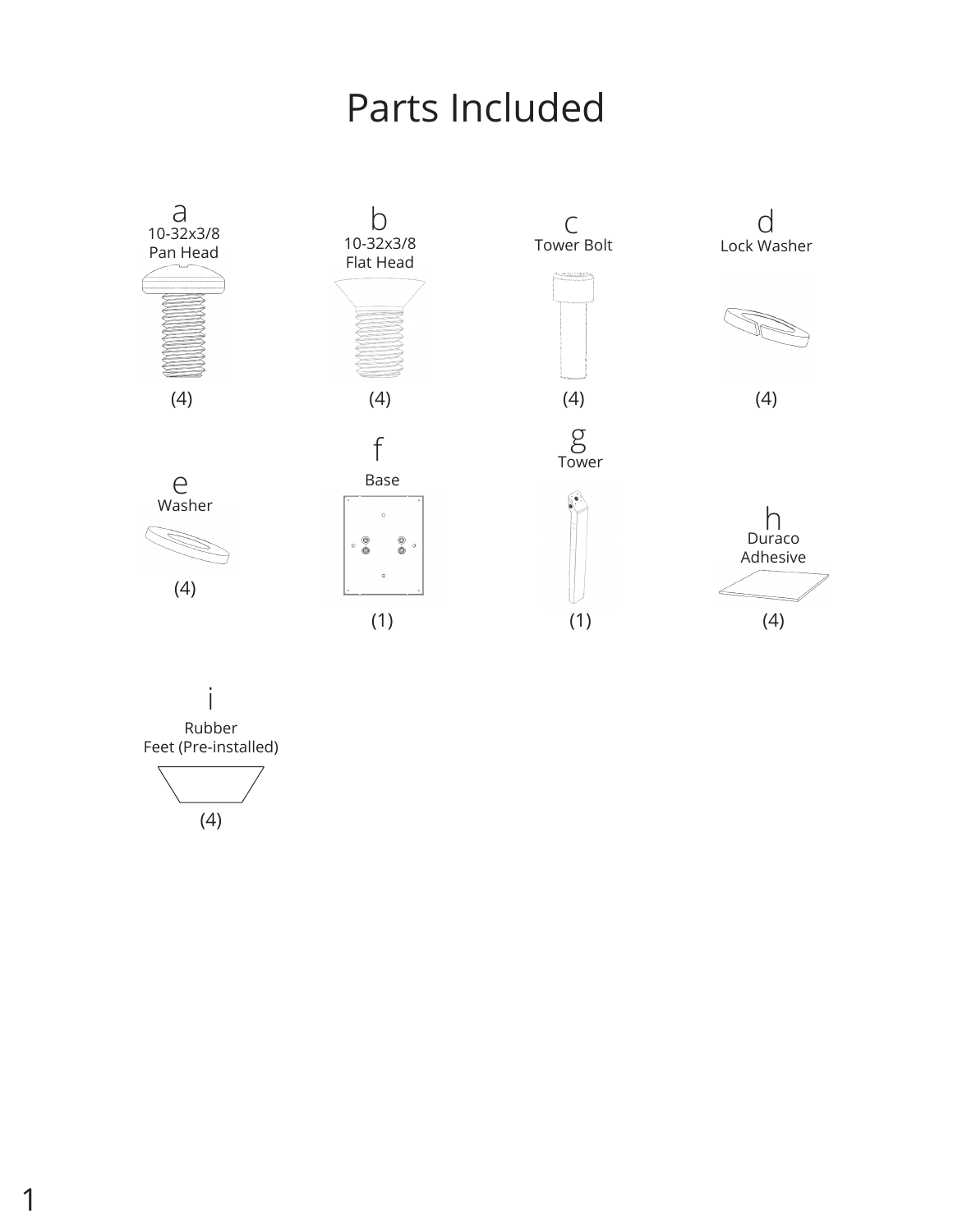## ➀ Attach tower to base



### ➁ Route cables



\*Route your cable through the top of the mounting plate if using an enclosure with internal cable management. Check your enclosure installation instructions to determine if you have internal cable routing capabilities

\*Route your cable out either side of your kiosk if your enclosure does not support internal cable management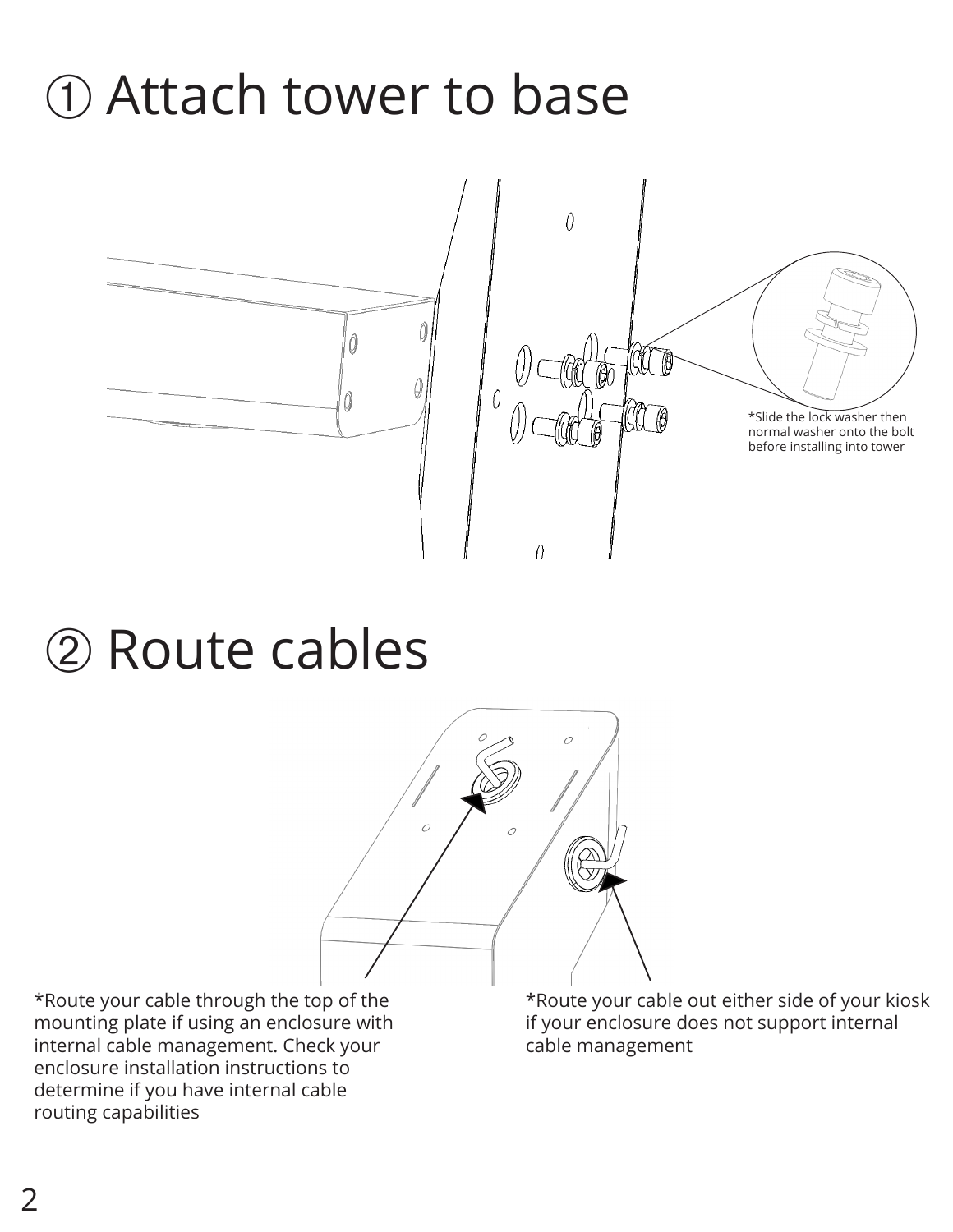### ➂ Install Backplate



### Refer to tablet enclosure instructions to finish your solutions assembly

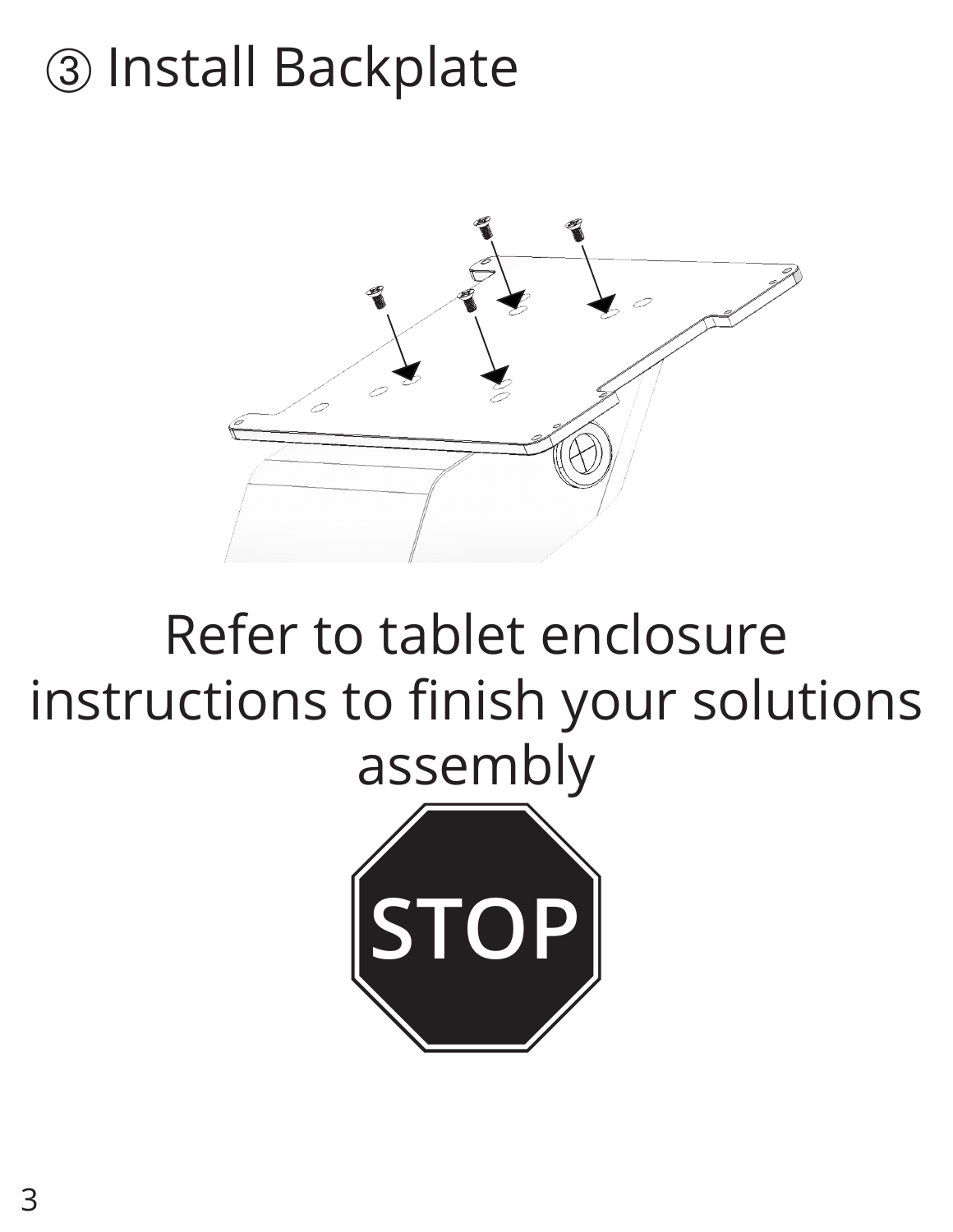# Surface Mounting Options

#### Standard



For a non-permanent mounting solution, use the (4) included black rubber feet (i). These feet come pre installed on your kiosk base. Set your kiosk up wherever you like for a non-permanent mounting solution

#### Semi-Permanent



For a semi-permanent mounting solution, use the (4) duraco strips (j) included with your base. Use a phillips head screwdriver to remove the 4 rubber feet on the bottom of the base. Peel off one side of the film and stick it to the four positions pictured above. Let the adhesive **cure onto the base for 3 hours** before peeling off the other side and sticking it to your desired surface. Once you have stuck the base down to a surface, let it sit for another **12 hours** with **NO** interaction before use. To remove duraco, take a piece of filament such as fishing line or dental floss and run underneath the base in a sawing motion to cut the adhesive

#### Permanent

The most secure way to mount your kiosk to the floor is using the included lag bolts to anchor the base in the floor. This process will make permanent holes in your floor and requires power tools and more advanced knowledge.